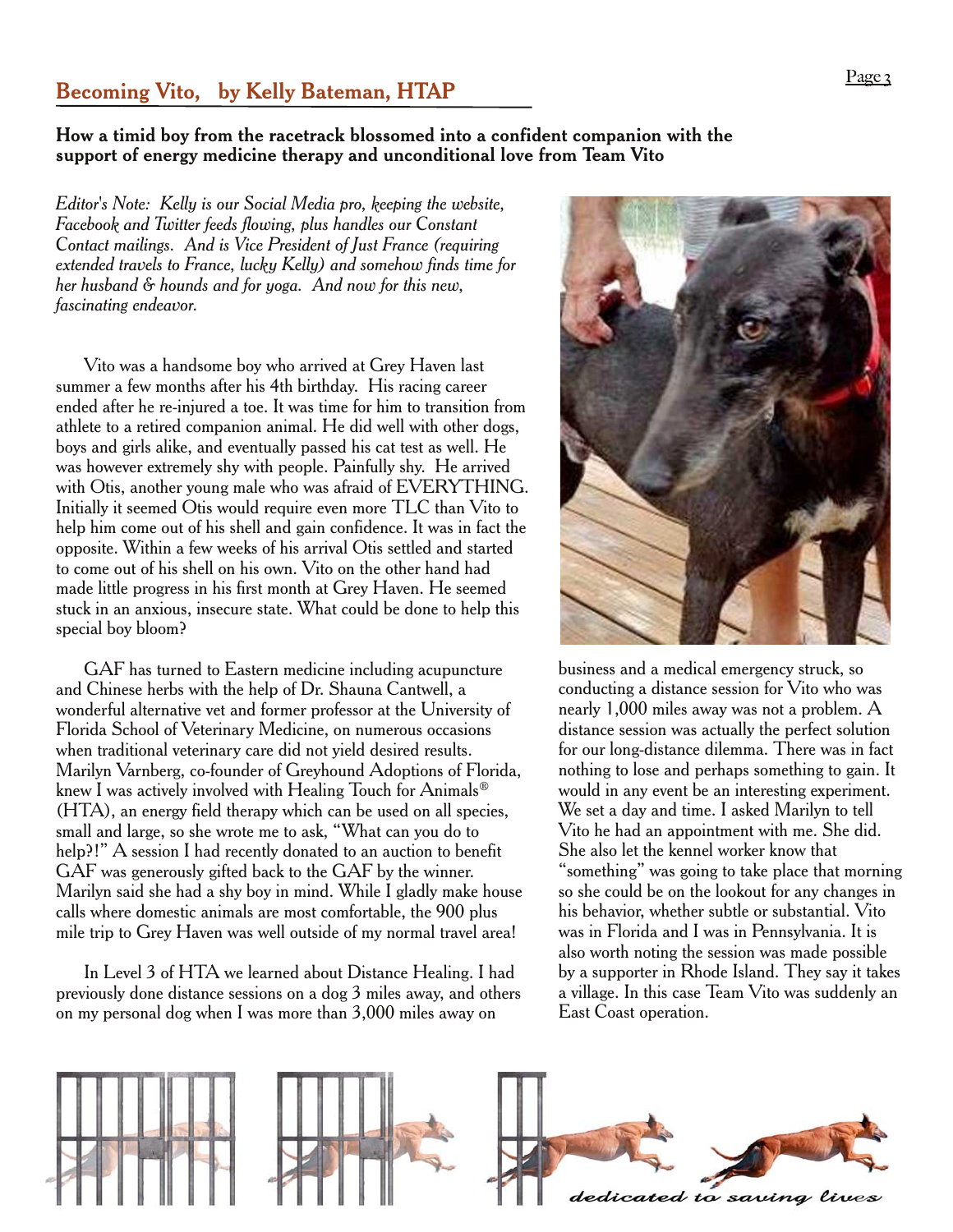



Bree as Vito's surrogate

When I started treatment for Vito I had 88 hours of practical, hands-on training with levels 1-4 of Healing Touch for Animals®. I had done numerous hands on sessions for several different species of animals and humans, as well as distance sessions for pets and people. I was comfortable with the process which involves a detailed information intake, an initial assessment, a variety of different gentle, non-invasive light touch or near body touch techniques  $(20 +$  through Level 4 and an additional 5 Advanced Proficiency techniques) to clear, balance and stabilize the animal's energy system, a final assessment, discussion with the owner or guardian, and follow up a few days later to see how the animal is doing.

I had my treatment form and other session materials ready and was prepared to start Vito's first HTA session with a surrogate, in this case a large stuffed animal, similar in size to a greyhound, when my own greyhound suddenly presented herself and laid down directly in front of me. This was not the first time this had happened. In fact Bree has developed an incredible knack for appearing seemingly out of nowhere, even rousing from a deep sleep, when I am just about to start a distance session and makes herself available to facilitate the process. I therefore began the session by

assessing my own greyhound so I could document and compare her energy system to Vito's.

Once I was done assessing Bree's energy system I shifted my focus and directed my intention and the universal energy available to Vito. I visualized Vito's face, his eyes, the color of his fur, his collar. Through intention I began to assess his energy system through Bree's body and the feedback received was radically different not just from my own dog, but from any animal's energy system I had assessed to date. Vito's energy system was entirely blocked and his energy field pulled in as close to his body as I have ever experienced.

For those unfamiliar with the term "energy field" it is an electromagnetic field that surrounds and supports the body. The human energy field surrounds the body four to six feet outward. The energy field of a healthy, well-adjusted animal is ten times larger, or more, than the human energy field. If an animal is severely ill, seriously injured and/or emotionally wounded the field may contract and pull in toward the body. This constriction is indicative of one or more blockages in the flow of energy throughout the animal's body. If the energy field is not clear, the energy system (comprised of an energy field or aura, energy centers which are referred to as chakras and energy channels or meridians) cannot balance and health is compromised.

The HTA techniques used to clear energetic congestion depend on a variety of factors including the animal's current condition. An HTA session which typically lasts 45 minutes to an hour may involve one specific technique for the entire time or a few different techniques, including if appropriate, the incorporation of therapeutic grade essential oils, sound therapy, or possibly both. The healing vibrational frequencies of all the above can be felt by the intended recipient through the power of intention regardless of distance. This is due to resonance which allows the unique vibration of every being the ability to return to a state of balance.

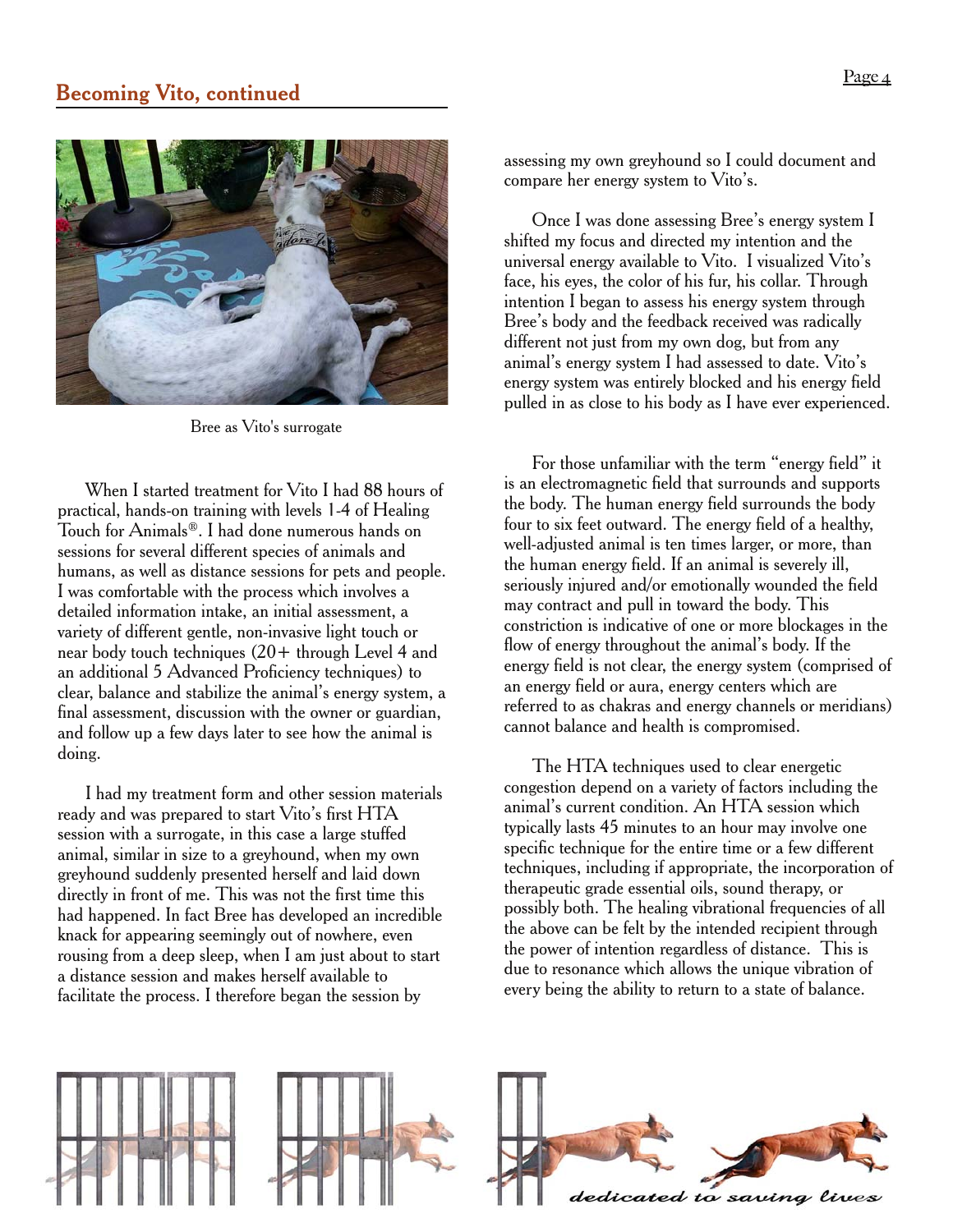I shared the findings of Vito's first HTA treatment session with Marilyn. Based on his deep seated emotional trauma of an unknown nature I did not anticipate any immediate signs of improvement. While confident we would be able to help him, I advised it might take time and at least several sessions to see any real changes take place. To my surprise I received not one but two encouraging reports from Vito's caregivers later that day. The kennel worker reported that after turnout Vito went into his crate and laid toward the front, looking around as all the dogs do after a turnout.-He normally went to the back of his crate and stayed there, especially if a human was in the kennel.

Later in the afternoon Marilyn reported the following observations to me: *"Normally Vito flies out of his crate and runs outside as fast as he can. His moves in the turnout yard can be rather frantic. Today he trotted out and sniffed for that perfect spot at a much more relaxed pace. It was very obvious. I sat on the corner of the cement as I usually do and many of the dogs will come up for pets, hugs or to lick my face. Vito never does. He hangs back, will wag his tail but won't approach. This afternoon he came up to me, tail wagging, licked my hands and trotted back out to the yard. He came into the kennel with the others as he always does. As soon as he realized his crate door was closed, he went back outside. He did this two or three times till I got everyone put up and once he realized his door was now open, he trotted in. I did not see the frantic running and checking things out that I usually see. This was a much more settled dog."*

An important aspect of the healing arts is to not have an attachment to a particular outcome or end result. The intention is for the greatest good of the client whether animal or human. I knew I had to remain impartial, never say or even think "Poor Vito" and stay focused on his innate ability to open up, start to trust humans and begin to self-heal. My intention was that in his own time he would become more at ease and comfortable with people. Instead of a greyhound's usual 45 mph, we would go 4-5 mph and that was okay.

During the second session I used a level 2 HTA technique which can be useful for animals who feel ungrounded or disconnected. At two different points my greyhound who once again volunteered herself as a surrogate for Vito's session displayed very obvious reactions to the technique being done. Having worked with her frequently I knew what was coming through was not Bree. The reactions were immediate, clear responses and expressions of strong emotion that I felt reverberate through my own body. As a result of the relaxation response an animal's eyes usually soften and there are often yawns and deep sighs, as well as physical shifts such as stretching out or change in body position. The signs may vary from animal to animal. In this case once I reached a certain step in this particular technique Bree's head suddenly lifted from the mat where it had be resting for well over a half an hour. She turned and looked at me with an intense gaze, proceeded to gently lick my hand and then sank back down to the mat with an enormous sigh. I had received a brief yet crystal clear message of appreciation from Vito which had poured through Bree and into me. This unexpected breakthrough moment, especially at this early stage, was the most rewarding experience I could have imagined. His response to HTA had exceeded all expectations and we were just getting started.

During Vito's distance sessions I received an e-mail from a potential adopter. She was aware he had been dealing with some emotional issues. She had heard about his sessions and was interested in his progress. This wonderful person, a longtime volunteer and adopter with GAF, had adopted Vito's grandmother, MizB, a number of years ago. Would her grandpup feel at home with them? Initially we were not sure he would be comfortable as part of any family, regardless of how wonderful. In time the mutual feeling was yes. But he was not ready to pack his suitcase just yet.

As part of the certification process for HTA I have also studied the use of flower essences through a new pet specific course approved by the Bach centre in England along with extensive related reading. As a result I

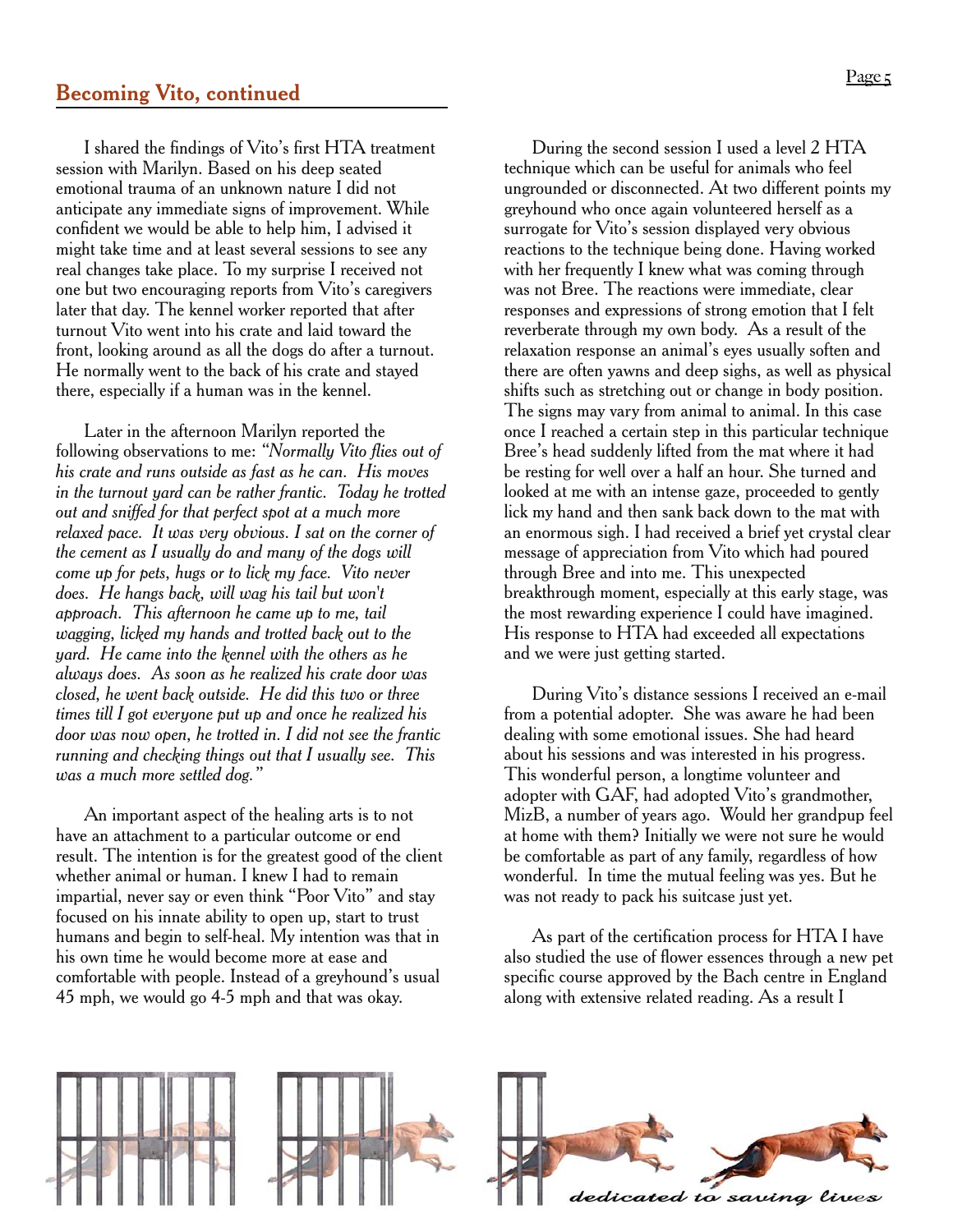## **Becoming Vito, continued**

incorporated a combination of flower essences in Vito's overall treatment plan to be carried out by his caregivers in Florida. The essences were administered up to four times daily for a period of three weeks. Vito's custom blend of flower essence drops were given in different forms based on the comfort level of the person who was working with Vito: dropped in his water bucket, on a treat, rubbed on his fur when returned to his kennel or sprayed on bedding in his crate.

The essences were specifically selected for Vito to help with his known fears, unknown fears, overall stress, and last but not least, the recent change in his life from that of a racer at the track to a dog in kennel at a rescue. There are 38 different essences in the original Bach Flower Remedy system and many others now available through other reputable providers including FES based in California. A vial of a therapeutic-grade blend of essential oils, a drop or two\* of which could be gently massaged into his fur or simply offered for inhalation from the caregiver's hand once or twice daily, was also provided and recommended to further promote deep relaxation.

A week after I started HTA sessions with Vito Marilyn left Grey Haven to meet with members of the Northeast Chapter of GAF including myself. Would Vito's progress come to a halt or might he even regress in her absence? We did not know how he would react to the sudden disappearance of one of a few humans Vito had learned to trust. When she returned to Florida a week later I received the following report. *"Vito was a pleasure to come home to. We could see the improvement and changes he is making after being gone a week. While we still have a way to go, I now have high hopes for this boy! He approaches on his own, either with a goose in the back end or to my out-stretched hands while I am in the yard. Today I stood and held the kennel door open and called to him. Normally, he approaches and then backs up. He doesn't want anyone standing there when he comes in. I just walk into the kennel and let him come in on his own. Today he ran past me (okay, it was his third try) and came in on his own. I am so pleased!"*

Over a month I had several sessions with Vito. During the first few sessions the initial assessment revealed multiple blockages which would open by the end of each session, however by the next session at least some of the energetic congestion had returned. I turned to Healing Touch for Animals® founder, Carol Komitor, for advice during a monthly teleconference available to HTA practitioners. I sought suggestions about different techniques to help keep his energy system open and flowing consistently. In explaining Vito's situation and what I had done so far it became clear what was needed to help him keep moving forward. In the session that followed his energy field started to expand, his field stayed clear of energetic congestion and remained balanced.

Six weeks after Vito's first HTA session he was ready to leave the safe haven he had called home for two and half months and start a new life with his forever family. Hours before Vito was to leave Grey Haven and make the 15 hour trip back to Delaware to his forever home\*\* a short but meaningful transfer of ownership ceremony was performed. As part of the Healing Touch for Animals® Transfer of Ownership protocol taught in Advanced Proficiency, I had provided Marilyn with a sample script to read in advance and pledged to participate in mind and spirit since we were separated by such distance. With Vito's leash in hand she talked to him about his time at Grey Haven, gave praise for his progress, and let him know he was about to start a new life with people who would love him with all their hearts and ensure his happiness and well-being forever. With that she handed his leash over to his new mom, Sylvie.

At 3 am it was time to load up the greyhounds headed for their forever homes up north including Vito. Marilyn reported the following about Vito's reaction. *"I know he understood. When I let the kennel dogs out about 3:15 he peed (good boy!) and then stood still and watched the movement in the house. I know he was looking for Sylvie. He never bothered going back to the kennel when I put the two remaining dogs up. He just waited by the gate to start his journey."* Vito had found himself and was ready to head home on the first day of the rest of his life.